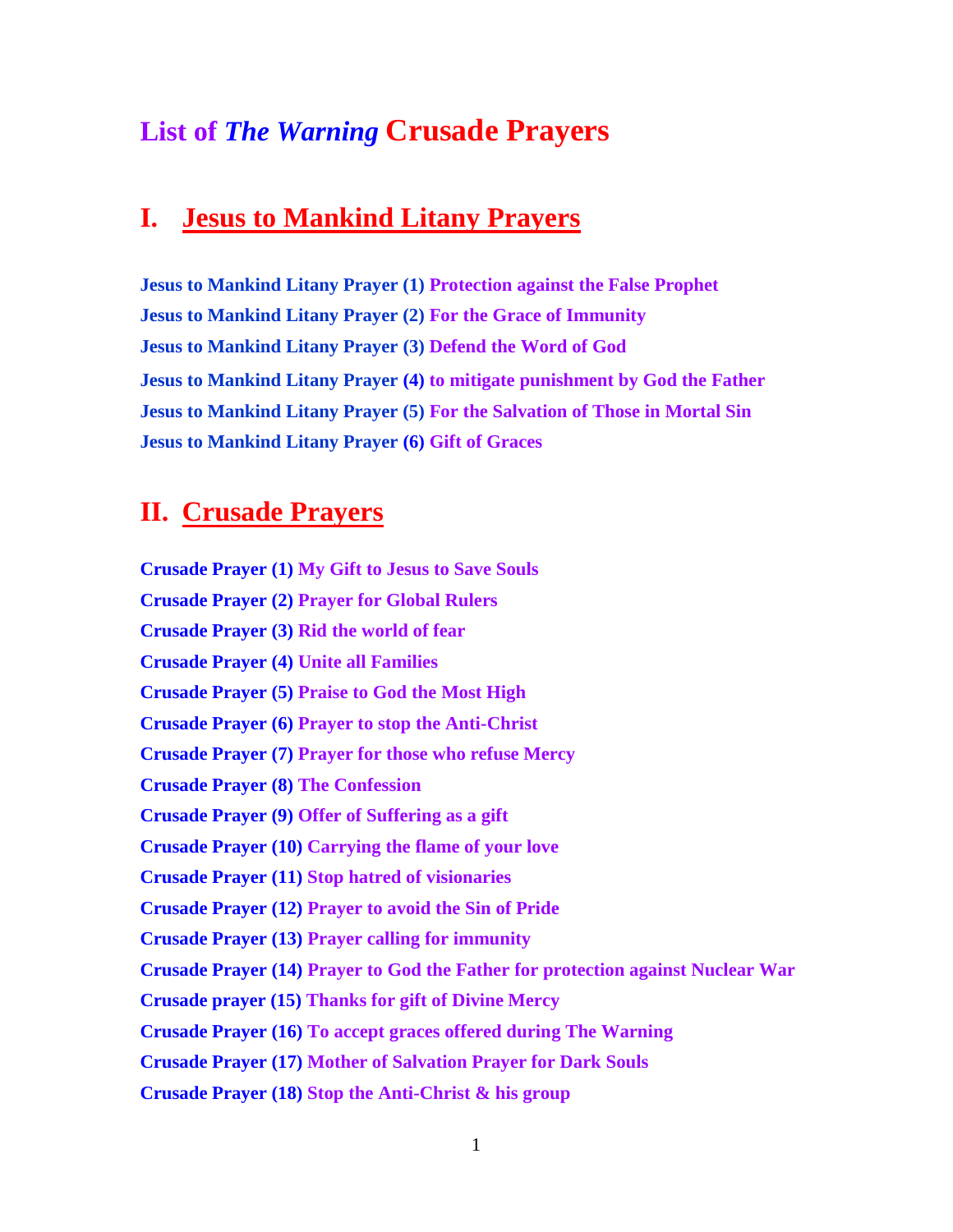**Crusade Prayer (19) Prayer for young people**

**Crusade Prayer (20) Stop the Antichrist from destroying the world**

**Crusade Prayer (21) Thanksgiving to God the Father for the salvation of mankind**

**Crusade prayer (22) Catholic Priests uphold the teachings of the Church posted** 

**Crusade Prayer (23) from the Virgin Mary to pray for Pope Benedict now up** Here

- **Crusade Prayer (24) Plenary Indulgence for Absolution and to seek redemption for your sins**
- **Crusade Prayer (25) For Protection of Visionaries around the world**

**Crusade prayer (26) Pray the Rosary to help save your nation**

**Crusade Prayer (27) Prayer for Peace in the World**

**Crusade Prayer (28) Virgin Mary prayer for unification of all Christian Churches**

**Crusade Prayer (29) Protect the practice of Christianity**

**Crusade Prayer (30) Prayer to avert war, famine and religious persecution**

**Crusade Prayer (31) Chain of Protection Prayer**

**Crusade Prayer (32) to stop abortion being legalized in Ireland** 

- **Crusade Prayer (33) to acknowledge My Seal and accept it with love, joy and gratitude**
- **Crusade Prayer (34) My Gift of Fasting to Jesus**

**Crusade Prayer (35) Prayer for souls to enter Paradise**

**Crusade Prayer (36**) **Help me to honor the true God**

**Crusade Prayer (37) for the unification of all God's children**

**Crusade Prayer (38) Pray for Pope Benedict and priests**

**Crusade Prayer (40) Prayer for the Clergy for preparing souls for the Second Coming**

**Crusade Prayer (41) For the souls of Non-Believers**

**Crusade Prayer (42) Pray of fasting to stop One World Currency**

**Crusade Prayer (43) To Save Souls during The Warning**

**Crusade Prayer (44) Strength to defend my faith against the False Prophet**

**Crusade Prayer (45) To help me to open my heart**

**Crusade Prayer (46) Free me from the chains of Satan**

**Crusade Prayer (47) Rekindle your love for Jesus**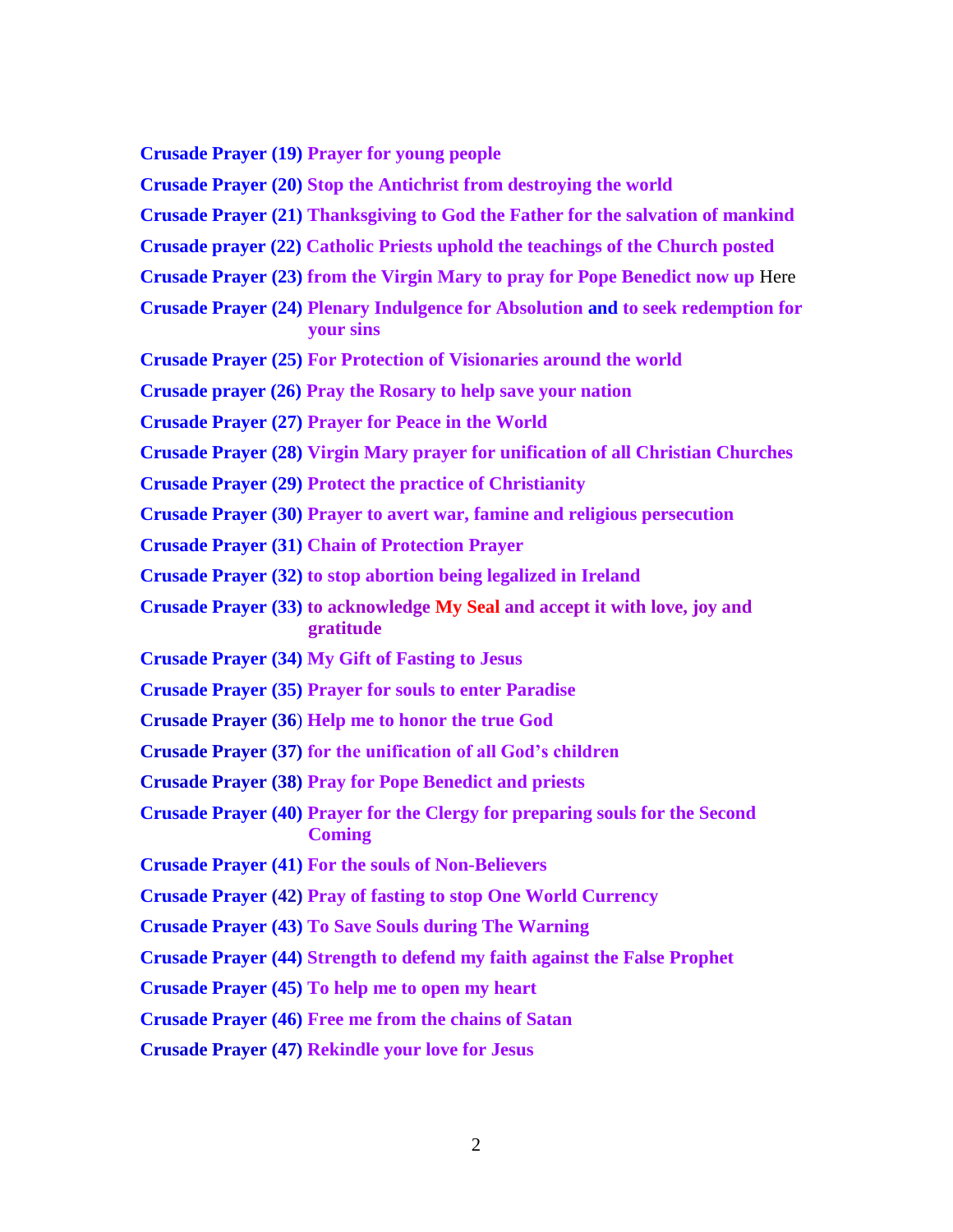- **Crusade Prayer (48) Prayer for the Grace to Proclaim the Second Coming of Christ**
- **Crusade Prayer (49) Pledge of loyalty for Christian Clergy**
- **Crusade Prayer (50) Jesus help me to know who you are**
- **Crusade Prayer (51) For the Gift of the Holy Spirit**
- **Crusade Prayer (52) Prayer to the Father**
- **Crusade Prayer (53) Prayer for the Catholic Church**
- **Crusade Prayer (54) Prayer to the Father to dilute impact of World War 3**
- **Crusade Prayer (55) to Prepare for the Warning**
- **Crusade Prayer (56) It is for Priests seeking Protection for the Holy Eucharist**
- **Crusade Prayer (57) Prayer for the Clergy – Jesus let me hear your call**
- **Crusade Prayer (58) Crusade of Conversion Prayer**
- **Crusade Prayer (59) A Pledge of Allegiance to the Divine Will**
- **Crusade Prayer (60) Prayer for conversion of families during The Warning**
- **Crusade Prayer (61) Avert One World Control**
- **Crusade Prayer (62) For Lost and Helpless Sinners**
- C**rusade Prayer (63) Preserve me on this journey**
- **Crusade Prayer (64) Save my brothers and sisters**
- **Crusade Prayer (65) For those in mortal sin**
- **Crusade Prayer (66) For clergy: Help me to remain true to Your Most Holy Word**
- **Crusade Prayer (67) Keep my children safe from the King of Lies**
- **Crusade Prayer (68) Protect me from the influence of Satan**
- **[Crusade Prayer \(69\) Prayer to accept the Divine Will of My Father](http://www.thewarningsecondcoming.com/crusade-of-prayer-69-prayer-to-accept-the-divine-will-of-my-father/)**
- **Crusade Prayer (70) Prayer for Clergy to remain firm and true to the Holy Word of God**
- **Crusade Prayer (71) Prayer to save us from the persecution**
- **Crusade Prayer (72) The Disciple's Prayer**
- **Crusade Prayer (73) for Young souls, Young Children**
- **Crusade Prayer (74) for Gift of Discernment**
- **Crusade Prayer (75) I assign My Pain to You dear Jesus**
- **Crusade Prayer (76) The Atheist Prayer**
- **Crusade Prayer (77) For Great Britain**
- **Crusade Prayer** (**78) Save me from Evil**
- **Crusade Prayer (79) For 2 billion lost souls**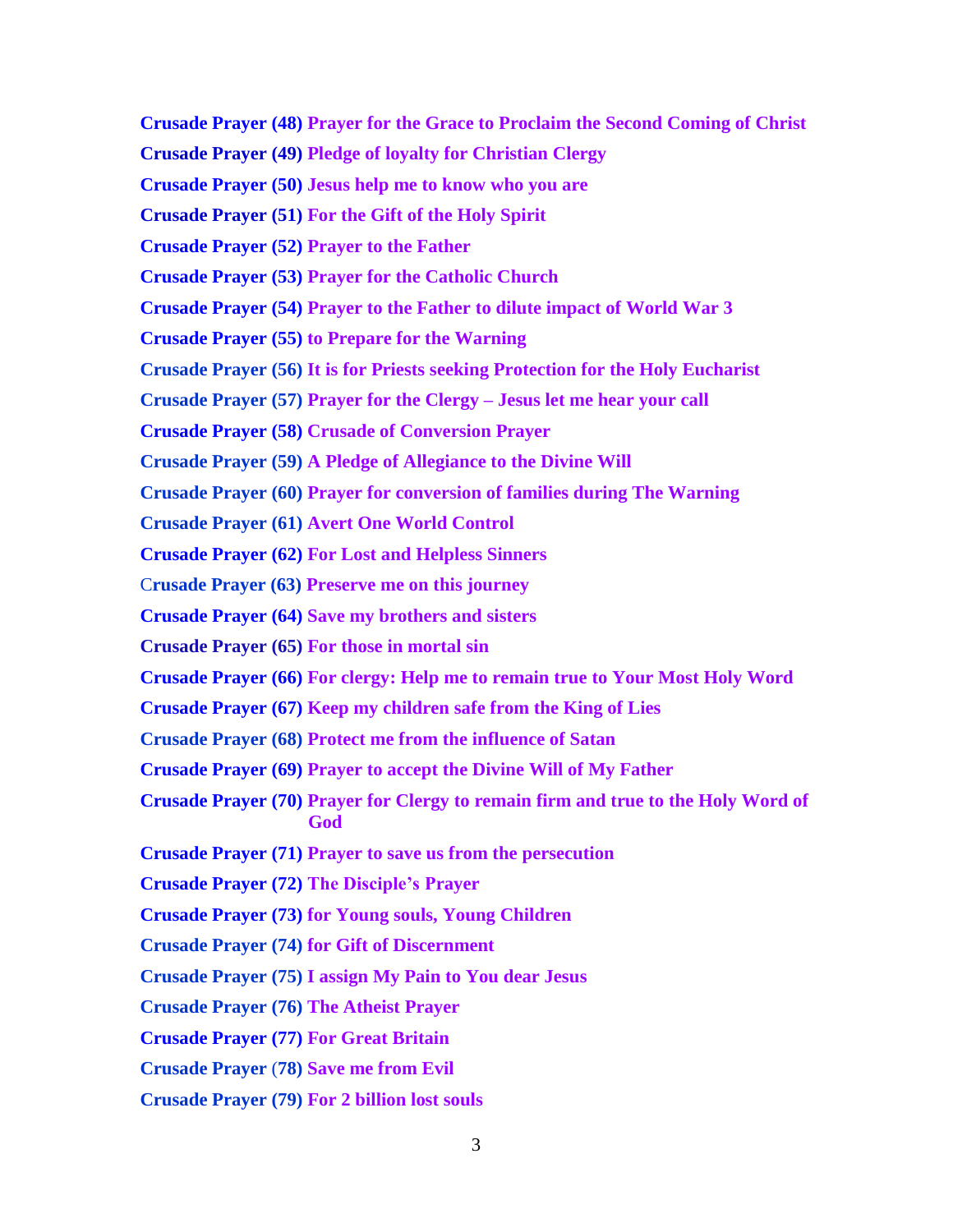**Crusade Prayer (80) For the souls of those who commit murder**

**Crusade Prayer (81) For the Gift of the Holy Communion**

**Crusade Prayer (82) For the Victory of the Remnant Church**

**Crusade Prayer (83) For the mitigation of chastisements**

- **Crusade Prayer (84) To Enlighten the Souls of the Elites who rule the World**
- **Crusade Prayer (85) To save the United States of America from the hand of the deceiver**

**Crusade Prayer (86) Release me from the torment of doubt**

**Crusade Prayer (87) Protect our Nation from Evil**

**Crusade Prayer (88) For Souls after The Warning**

**Crusade Prayer (89) For Wretched Sinners**

C**rusade Prayer (90) Thanksgiving for Your Most Glorious Second Coming**

**Crusade Prayer (91) Keep me true to my Faith**

**Crusade Prayer (92) for the Grace of Perseverance**

**Crusade Prayer (93) For the Tears of Conversion**

**Crusade Prayer (94) To cure the mind, body and soul**

**Crusade Prayer (95) To help find time for prayer**

**Crusade Prayer (96) To Bless and Protect our Crusade Prayer Group**

**Crusade Prayer (97) To unite Crusade Prayer Groups**

**Crusade Prayer (98) For the Grace of God to cover world leaders**

**Crusade Prayer (99) For the Salvation of Australia and New Zealand**

**Crusade Prayer (100) For the survival of Christianity**

**Crusade Prayer (101) Miracle Prayer to feel the Presence of Jesus**

**Crusade Prayer (102) To sustain faith and belief in God's Message for the world**

**Crusade Prayer (103) To share the Cup of Suffering with Christ**

**Crusade Prayer (104) Free this Soul from slavery**

**Crusade Prayer (105) Gift of Conversion for Others**

**Crusade Prayer (106) Mercy for the young who don't acknowledge God**

**Crusade Prayer (107) Save me from the fires of Hell**

**Crusade Prayer (108) Climbing the Hill of Calvary**

**Crusade Prayer (109) for the Gift of Trust**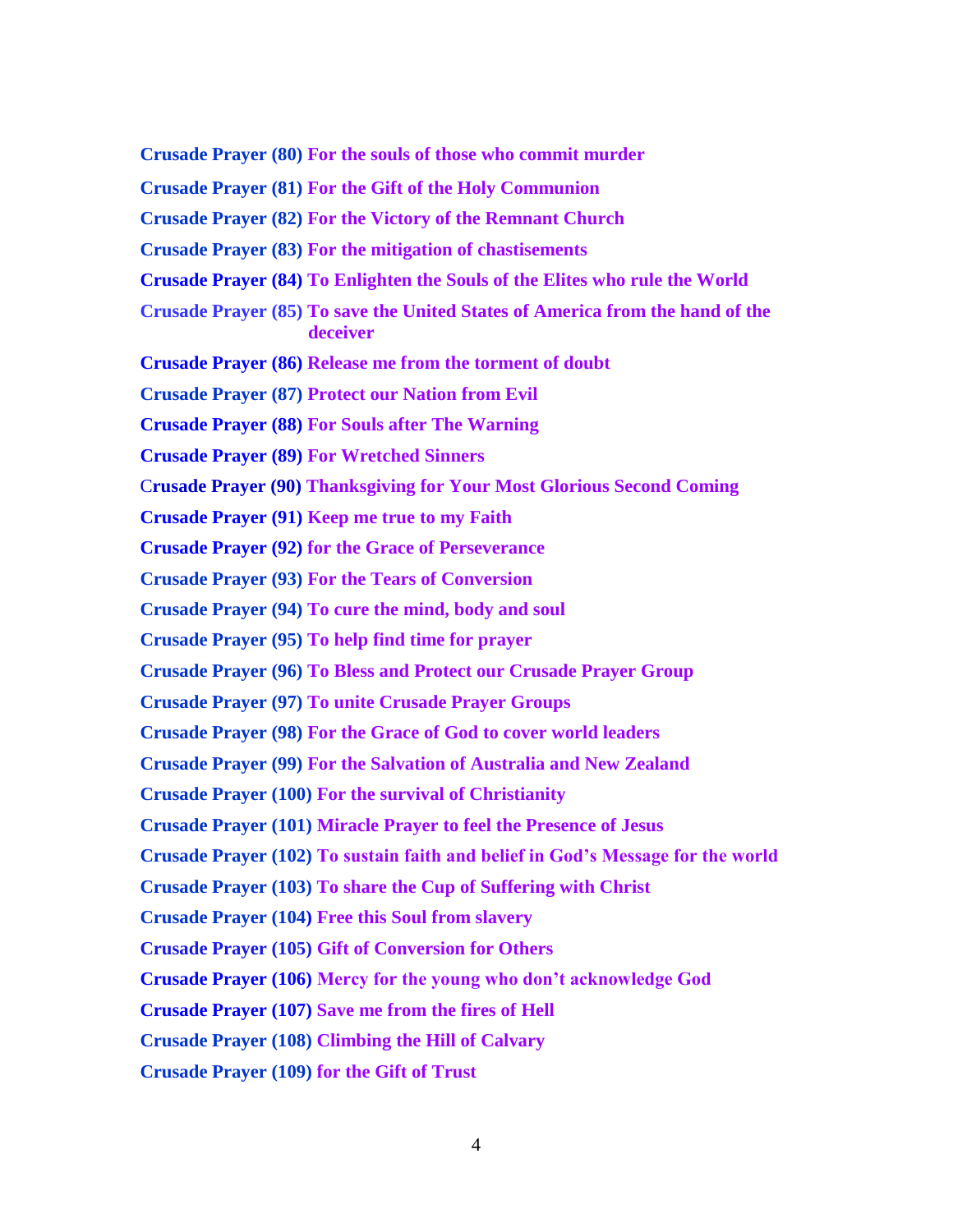5 **Crusade Prayer (110) For Priests to remain true to Your Holy Word Crusade Prayer (111) To consecrate your children to Jesus Christ Crusade Prayer (112) For the Grace of Salvation Crusade Prayer (113) To defeat evil in our land Crusade Prayer (114) For Priests to receive the Gift of Truth Crusade Prayer (115) For the Gift of Conversion Crusade Prayer (116) Save me from the evil of lies Crusade Prayer (117) For Those who have sold their Souls Crusade Prayer (118) For the lost generation of young souls Crusade Prayer (119) To feel the Love of Jesus Crusade Prayer (120) Stop the Spread of War Crusade Prayer (121) Allegiance to the Army of Jesus Christ Crusade Prayer (122) For the consecration to the Precious Blood of Jesus Christ Crusade Prayer (123) Gift of free will to God Crusade Prayer (124) Hear my plea for freedom Crusade Prayer (125) To defend the Most Holy Word of God Crusade Prayer (126) To withstand religious persecution Crusade Prayer (127) To save my soul and those of my loved ones Crusade Prayer (128) To gather and unite all souls Crusade Prayer (129) For the Gift of Love Crusade Prayer (130) Novena of Salvation Crusade Prayer Crusade Prayer (131) The Mercy Prayer Crusade Prayer (132) Renounce Satan, to protect this Mission Crusade Prayer (133) A Call to return to God Crusade Prayer (134) To believe in the Existence of God Crusade Prayer (135) To defend the Truth Crusade Prayer (136) To keep Your Word Crusade Prayer (137) Prayer of Restoration Crusade Prayer (138) Protection from hatred Crusade Prayer (139) For the strength to defeat evil Crusade Prayer (140) Protection of Hierarchy of Angels Crusade Prayer (141) Protection against persecution Crusade Prayer (142) Preparing for death**